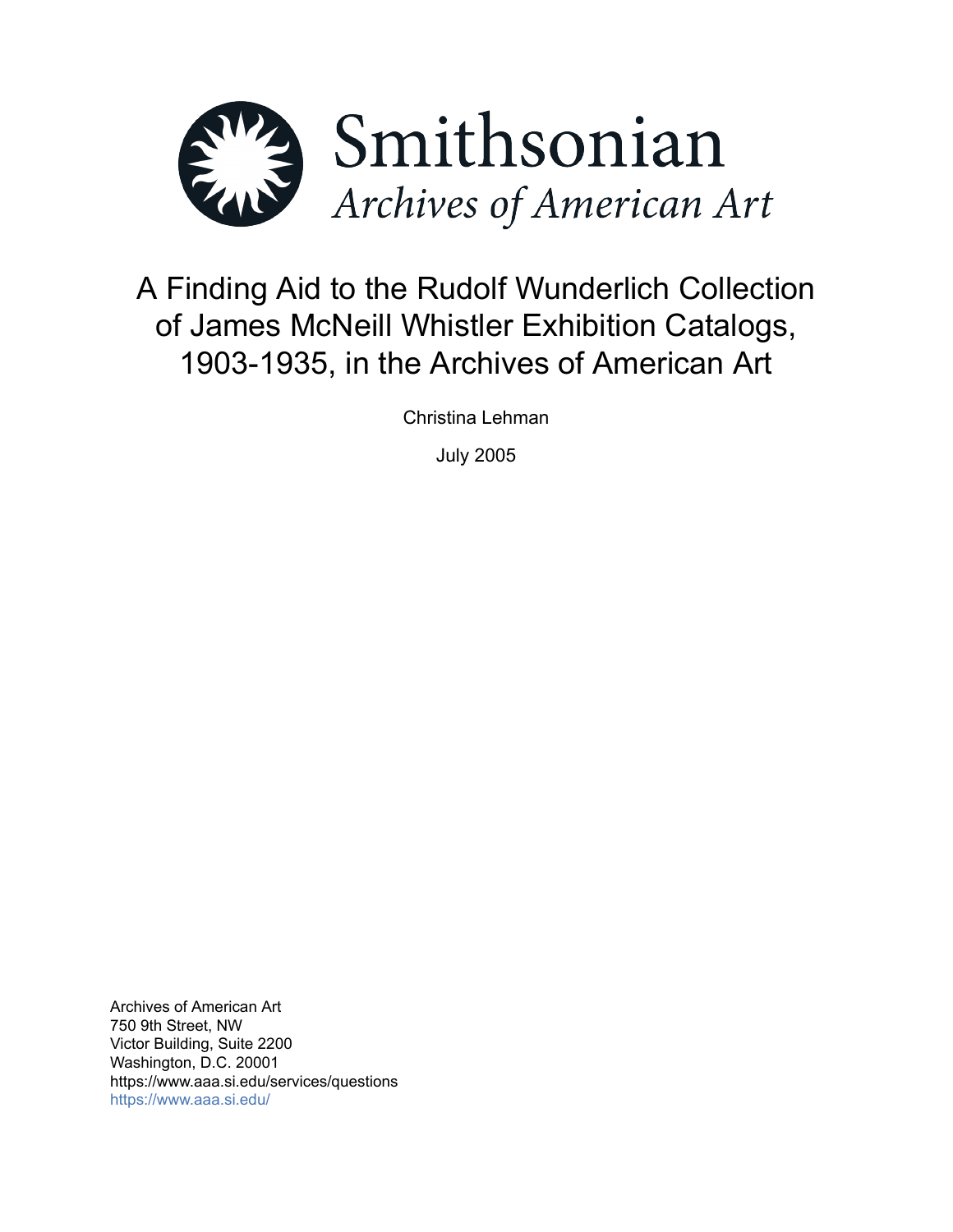## **Table of Contents**

<span id="page-1-0"></span>

| Series 1: Rudolf Wunderlich Collection of James McNeill Whistler Exhibition |  |
|-----------------------------------------------------------------------------|--|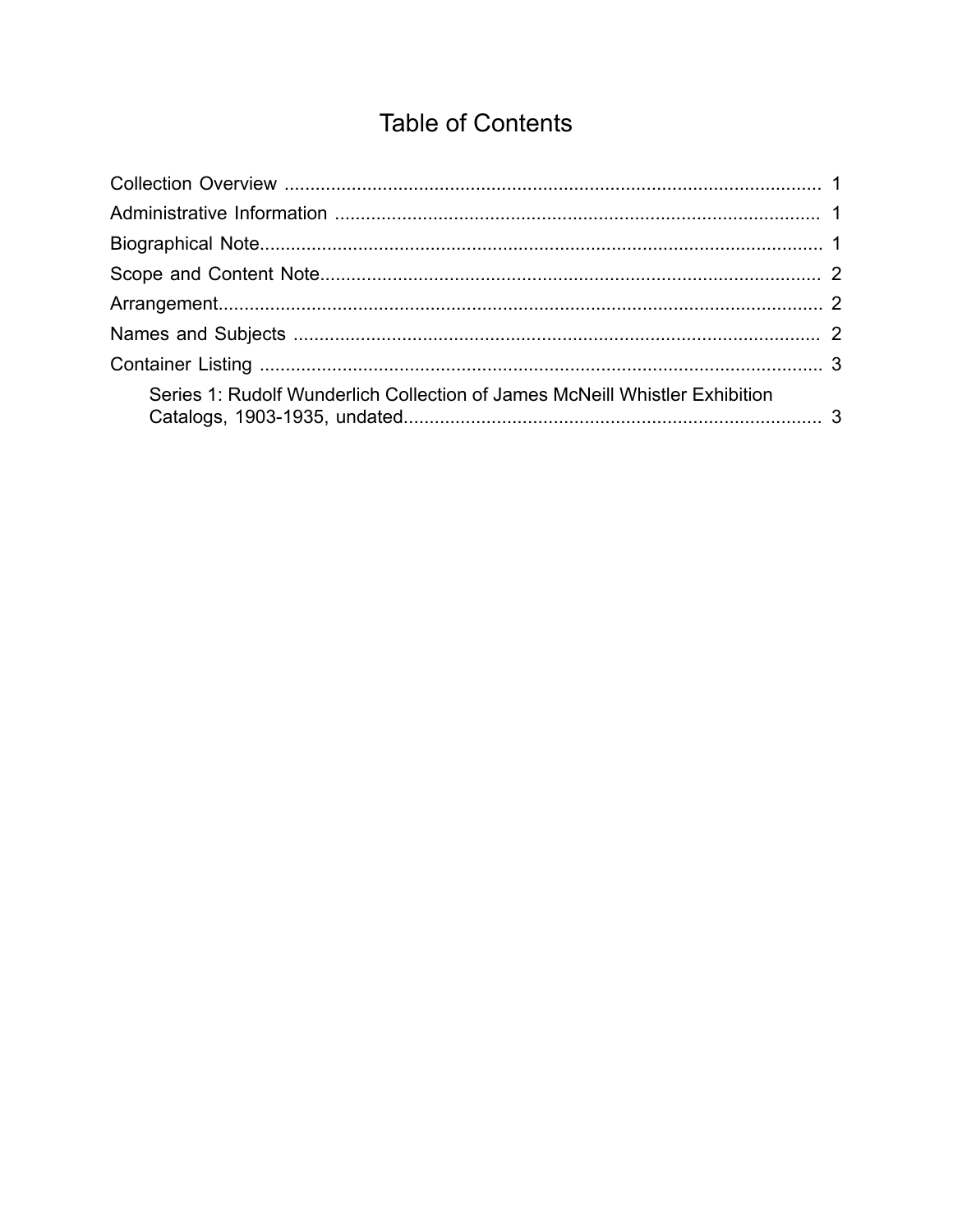### <span id="page-2-0"></span>**Collection Overview**

| <b>Repository:</b> | Archives of American Art                                                                                                                                                                                                                                                                                       |
|--------------------|----------------------------------------------------------------------------------------------------------------------------------------------------------------------------------------------------------------------------------------------------------------------------------------------------------------|
| Title:             | Rudolf Wunderlich collection of James McNeill Whistler exhibition<br>catalogs                                                                                                                                                                                                                                  |
| Date:              | 1903-1935                                                                                                                                                                                                                                                                                                      |
| Identifier:        | AAA.wundrudo                                                                                                                                                                                                                                                                                                   |
| Creator:           | Wunderlich, Rudolf (Collector)                                                                                                                                                                                                                                                                                 |
| Extent:            | 0.2 Linear feet                                                                                                                                                                                                                                                                                                |
| Language:          | English.                                                                                                                                                                                                                                                                                                       |
| Summary:           | The Rudolf Wunderlich collection of James McNeill Whistler exhibition<br>catalogs date from 1903 through 1935. The collection consists of 0.2<br>linear feet of 19 exhibition catalogs listing artwork by James McNeill<br>Whistler, and one periodical article analyzing Whistler's famous<br>butterfly icon. |

## <span id="page-2-1"></span>**Administrative Information**

#### **Provenance**

The collection was donated by Rudolf Wunderlich in 1959.

#### Processing Information

The collection was processed by volunteer Christina Lehman in July 2005.

#### Preferred Citation

Rudolf Wunderlich collection of James McNeill Whistler exhibition catalogs, 1903-1935. Archives of American Art, Smithsonian Institution.

#### Restrictions on Access

The collection is open for research. Use requires an appointment.

#### Terms of Use

The Archives of American Art makes its archival collections available for non-commercial, educational and personal use unless restricted by copyright and/or donor restrictions, including but not limited to access and publication restrictions. AAA makes no representations concerning such rights and restrictions and it is the user's responsibility to determine whether rights or restrictions exist and to obtain any necessary permission to access, use, reproduce and publish the collections. Please refer to the [Smithsonian's](https://www.si.edu/termsofuse) Terms of Use for additional information.

## <span id="page-2-2"></span>**Biographical Note**

Rudolf Wunderlich was the co-owner of Kennedy & Company, an art gallery in New York. His grandfather, Hermann Wunderlich, founded the gallery in 1874. (The name was changed from H. Wunderlich & Company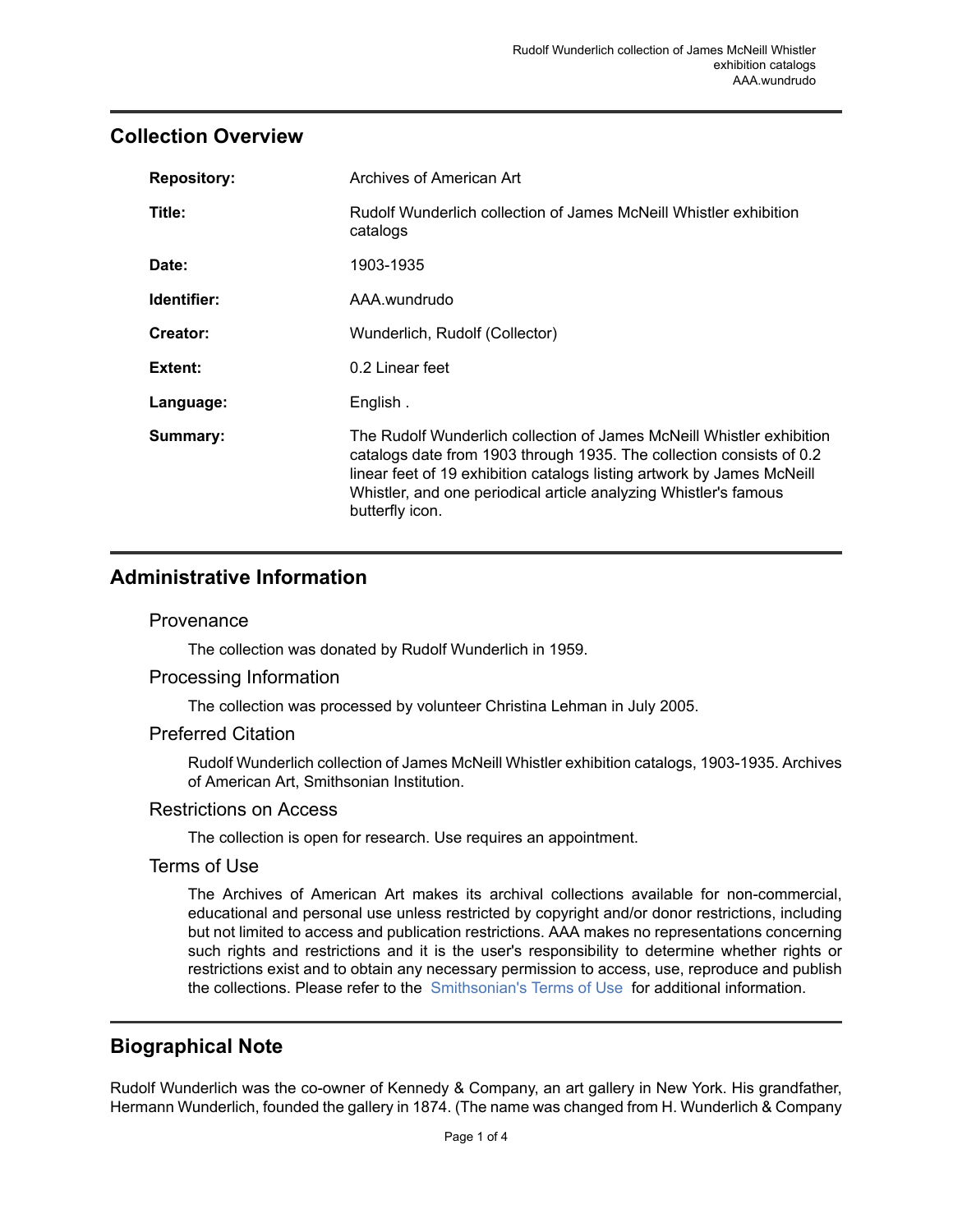to Kennedy & Company in 1912.) The gallery handled primarily fashionable prints, Old Master prints and a few of the contemporary artists, including James McNeill Whistler (1834-1903). Kennedy & Company was Whistler's first dealer in the United States, and the artist frequently spent time at the gallery. These Whistler exhibition catalogs apparently came from Rudolf Wunderlich's personal collection.

## <span id="page-3-0"></span>**Scope and Content Note**

The Rudolf Wunderlich collection of James McNeill Whistler exhibition catalogs spans the years 1903 to 1935, and measures 0.2 linear feet. The collection consists of 18 exhibition catalogs and 1 periodical article analyzing Whistler's trademark butterfly icon. In addition to the list of works on display, many catalogs include introductions that provide background on the artist and his work. Some also include notes on each individual piece of artwork. The catalogs represent exhibitions in London, New York, Paris, Boston, Buffalo, and Glasgow. One is in French. A few have notations and prices written in pencil, perhaps by Wunderlich. All but wwo of the catalogs appear in Research Libraries' Group's union database, RLIN; the two exceptions are marked [rare] in the container list.

## <span id="page-3-1"></span>**Arrangement**

Catalogs are arranged chronologically, then alphabetically by author. The article appears at the end of the collection. Bibliographic citations for the catalogs are based on entries in RLIN.

## <span id="page-3-2"></span>Names and Subject Terms

This collection is indexed in the online catalog of the Smithsonian Institution under the following terms:

Names:

Whistler, James McNeill, 1834-1903 -- Exhibitions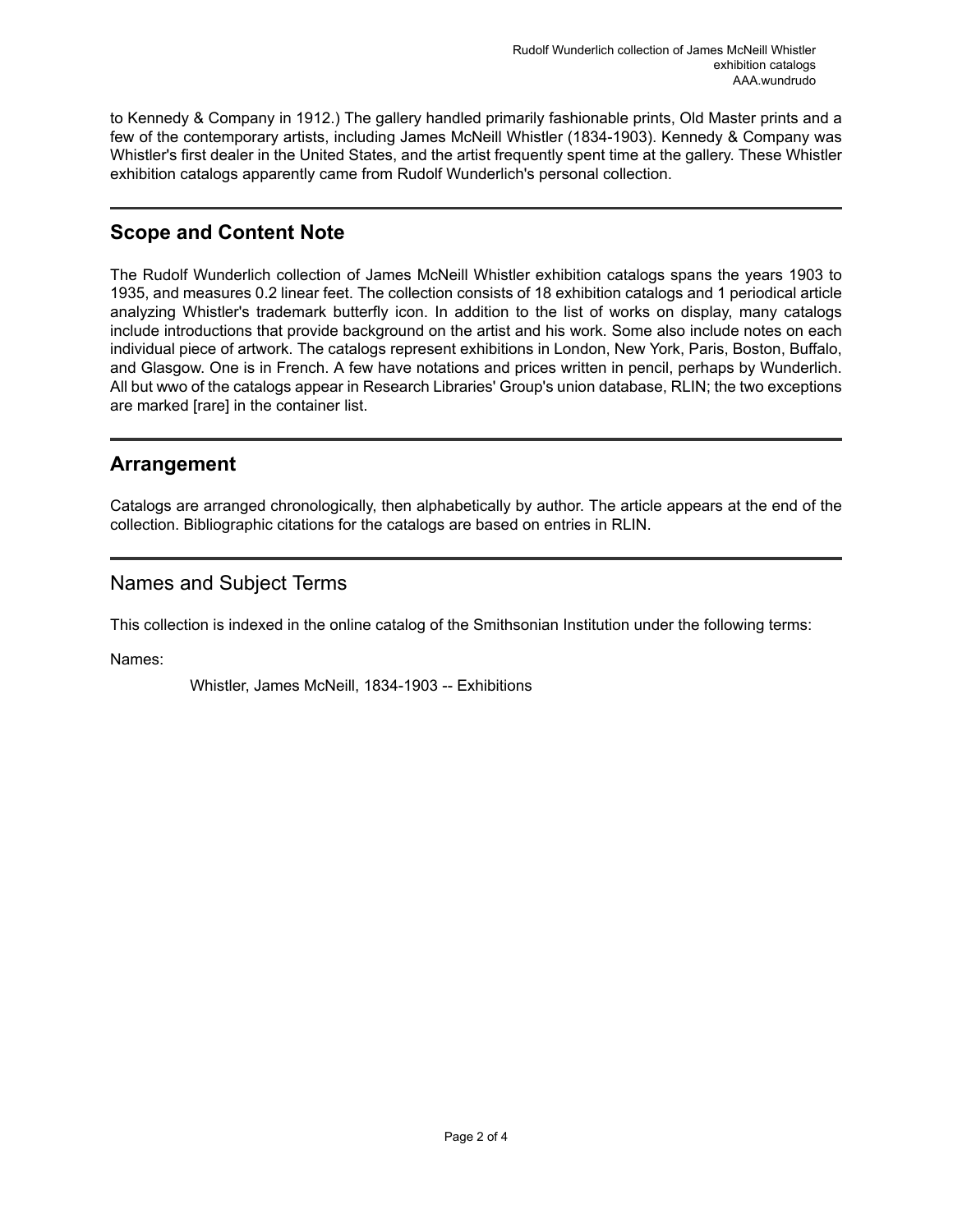## <span id="page-4-0"></span>**Container Listing**

<span id="page-4-1"></span>Series 1: Rudolf Wunderlich Collection of James McNeill Whistler Exhibition Catalogs, 1903-1935, undated

| 0.2 Linear feet (Box 1) |  |  |
|-------------------------|--|--|
|                         |  |  |

| Box 1, Folder 1  | Obach & Co. Exhibition of etchings by J. McNeil Whistler. London: The<br>Company, 1903.                                                                                                                                                              |
|------------------|------------------------------------------------------------------------------------------------------------------------------------------------------------------------------------------------------------------------------------------------------|
| Box 1, Folder 2  | Copley Society. Loan collection: Oil paintings, water colors, pastels &<br>drawings: Copley Hall, February 1904. Boston: Copley Society, 1904.                                                                                                       |
| Box 1, Folder 3  | Grolier Club. Catalogue of etchings and dry-points by James McNeill Whistler<br>exhibited by the Grolier Club  from April 15th until May 7th, nineteen<br>hundred and four. New York: De Vinne Press, 1904.                                          |
| Box 1, Folder 4  | Rembrandt Gallery. Catalogue of an exhibition of lithographs by the late<br>James McNeill Whistler exhibited at Robt. Dunthorne's The Rembrandt<br>Gallery [rare]. London: Chiswick Press, 1904.                                                     |
| Box 1, Folder 5  | Palais de l'E'cole des beaux-arts. Exposition des oeuvres de James McNeill<br>Whistler. Paris: Frazier-Soye, 1905.                                                                                                                                   |
| Box 1, Folder 6  | Raleigh, Walter. In memoriam, James McNeill Whistler: A speech delivered<br>by Prof. Walter Raleigh, at the Cafe' Royal, London, at the banquet on<br>the occasion of the opening of the Whistler memorial exhibition. London:<br>[Heinemann], 1905. |
| Box 1, Folder 7  | Frederick Keppel & Co. Catalogue of an exhibition of etchings and drypoints<br>by Whistler, with an introduction by Joseph Pennell. New York: De Vinne<br>Press, 1907.                                                                               |
| Box 1, Folder 8  | Grolier Club. Catalogue of lithographs by J. McN. Whistler exhibited at the<br>Grolier Club April 4th to April 27th, 1907. [New York]: De Vinne Press, 1907.                                                                                         |
| Box 1, Folder 9  | Frederick Keppel & Co. Catalogue of an exhibition of etchings and dry-<br>points by Whistler, with an introduction and notes especially compiled for this<br>exhibition by Joseph Pennell. New York: De Vinne Press, 1909.                           |
| Box 1, Folder 10 | Albright Art Gallery. Oils, water colors, pastels & drawings by James McNeill<br>Whistler, lent by Mr. Richard Canfield [rare]. 5p. Buffalo, N.Y.: Buffalo Fine Arts<br>Academy, 1911.                                                               |
| Box 1, Folder 11 | Albright Art Gallery. Oils, water colors, pastels & drawings by James McNeill<br>Whistler, lent by Richard Canfield. 49p. Buffalo, N.Y.: Buffalo Fine Arts<br>Academy, 1911.                                                                         |